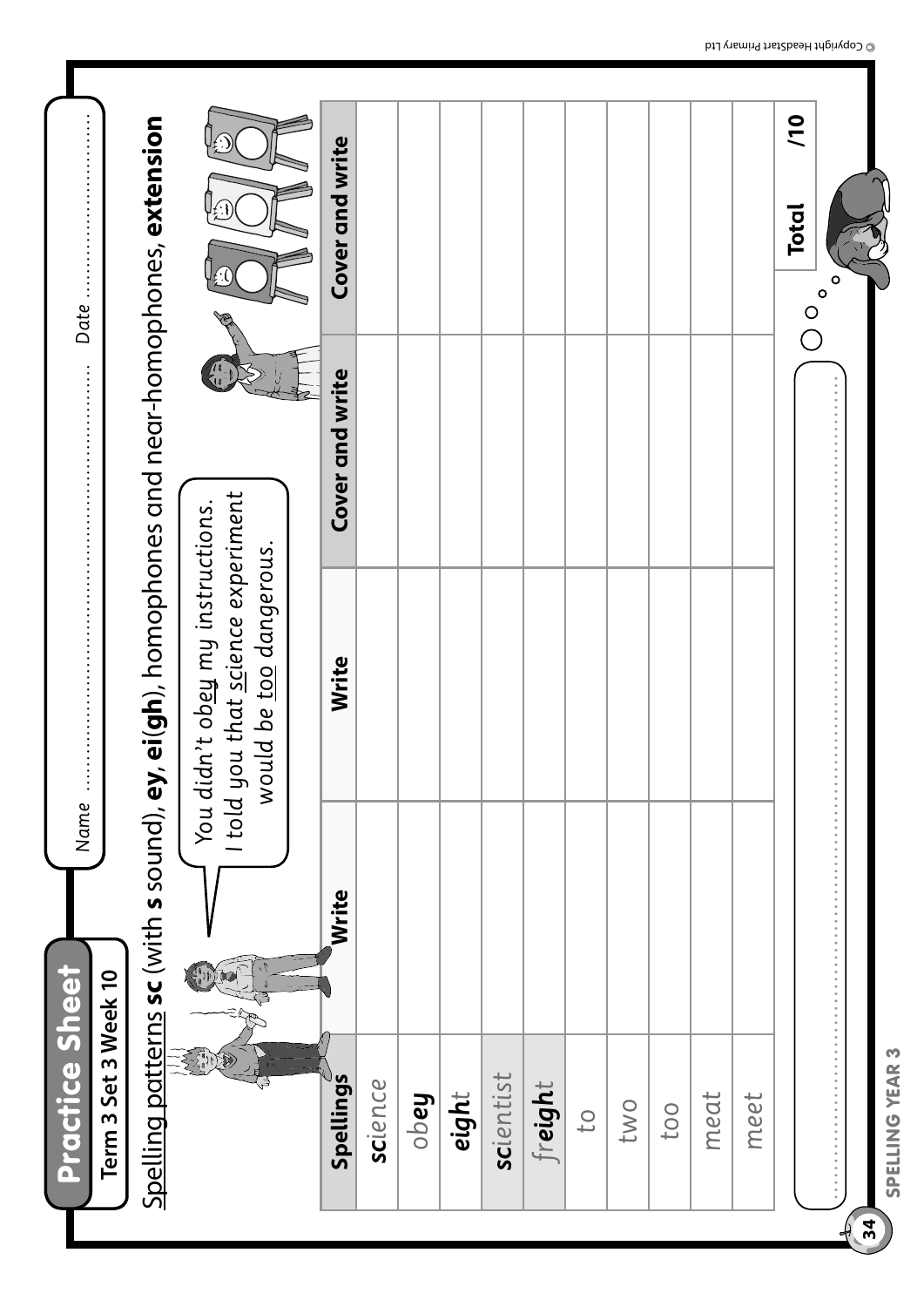**Term 3 Set 3 Week 10**

*Name ………………………………………………………*

## **Find the matching homophones and put them together.**

|      | to    | rain  | for  | meet   |                | 6 |
|------|-------|-------|------|--------|----------------|---|
|      | rein  | peace | four | your   |                |   |
|      | he'll | piece | heal | you're |                |   |
|      | fore  | two   | too  | heel   |                |   |
|      | reign | hear  | here | meat   |                |   |
| fore |       |       |      | hear   |                |   |
| to   |       |       |      |        | meat <i></i> . |   |
| heel |       |       | .    |        | peace          |   |
| rain |       |       |      | your   |                |   |

## **Circle the homophone that has been used correctly in the sentence.**

This letter is **for**/**four** you.

Spud ran **too**/**to** the park.

I'll go if **he'll**/**heel** go with me.

Sprout played in the **rein**/**rain**.

Did you **here**/**hear** what she said?

Let's **meet**/**meat** on the playground.

I just want some **piece**/**peace** and quiet.

Is this **your**/**you're** lost pump?



**©** Copyright HeadStart Primary Ltd

Copyright HeadStart Primary Ltd

SPELLING YEAR 3

**103**